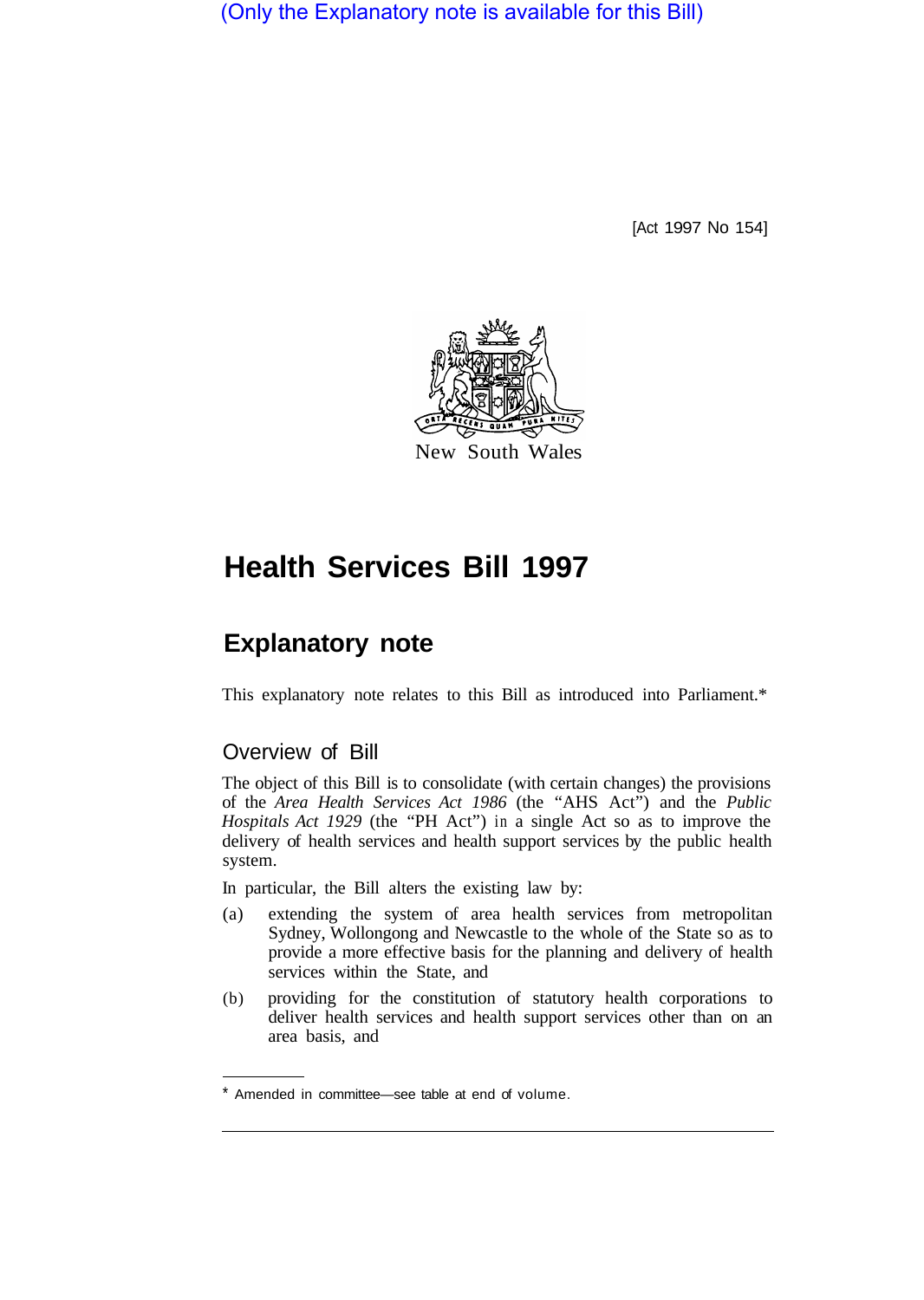Explanatory note

- $(c)$ providing for the recognition as affiliated health organisations of certain non-government organisations and institutions that provide health services and health support services within the State that significantly contribute to the public health system, and
- facilitating transfers of staff within the public health system and  $(d)$ avoiding unnecessary redundancies, and
- $(e)$ requiring visiting practitioners and staff of public health organisations to report serious sex or violence offences for which they have been convicted or with which they have been charged and to report misconduct findings (such as findings of professional misconduct and unsatisfactory professional conduct), and
- $(f)$ providing for the kind of action that may be taken in relation to a conviction of a visiting practitioner or staff member of a public health organisation for a serious sex or violence offence, and
- $(g)$ specifying the criteria by reference to which the Minister may determine funding for public health Organisations, and
- $(h)$ enabling area health services, with the approval of the Minister, to provide health and ancillary services to bodies outside the public health system, and
- $(i)$ enabling the Director-General to enter into performance contracts with area health services and statutory health corporations, and
- enabling public health organisations to enter into service contracts with  $(i)$ practice companies conducted by medical practitioners who are to provide medical services to the organisations as visiting practitioners, and
- extending the provisions relating to arbitrations concerning sessional  $(k)$ contracts of visiting medical officers to fee-for-service contracts and sessional contracts of visiting medical officers, and
- making it clear that chief executive officers of area health services are  $(1)$ ex-officio members of their area health boards and clarifying the operation of the *Public Sector Management Act 1988* in relation to them and the abolition of their positions, and
- enabling members of area health boards and health corporation boards  $(m)$ to be remunerated, and
- extending provisions relating to the establishment of Samaritan Funds  $(n)$ from hospitals to public health organisations generally, and
- repealing the *Area Health Services Act 1986* and the *Public Hospitals*   $(0)$ *Act 1929,* and

Explanatory note page 2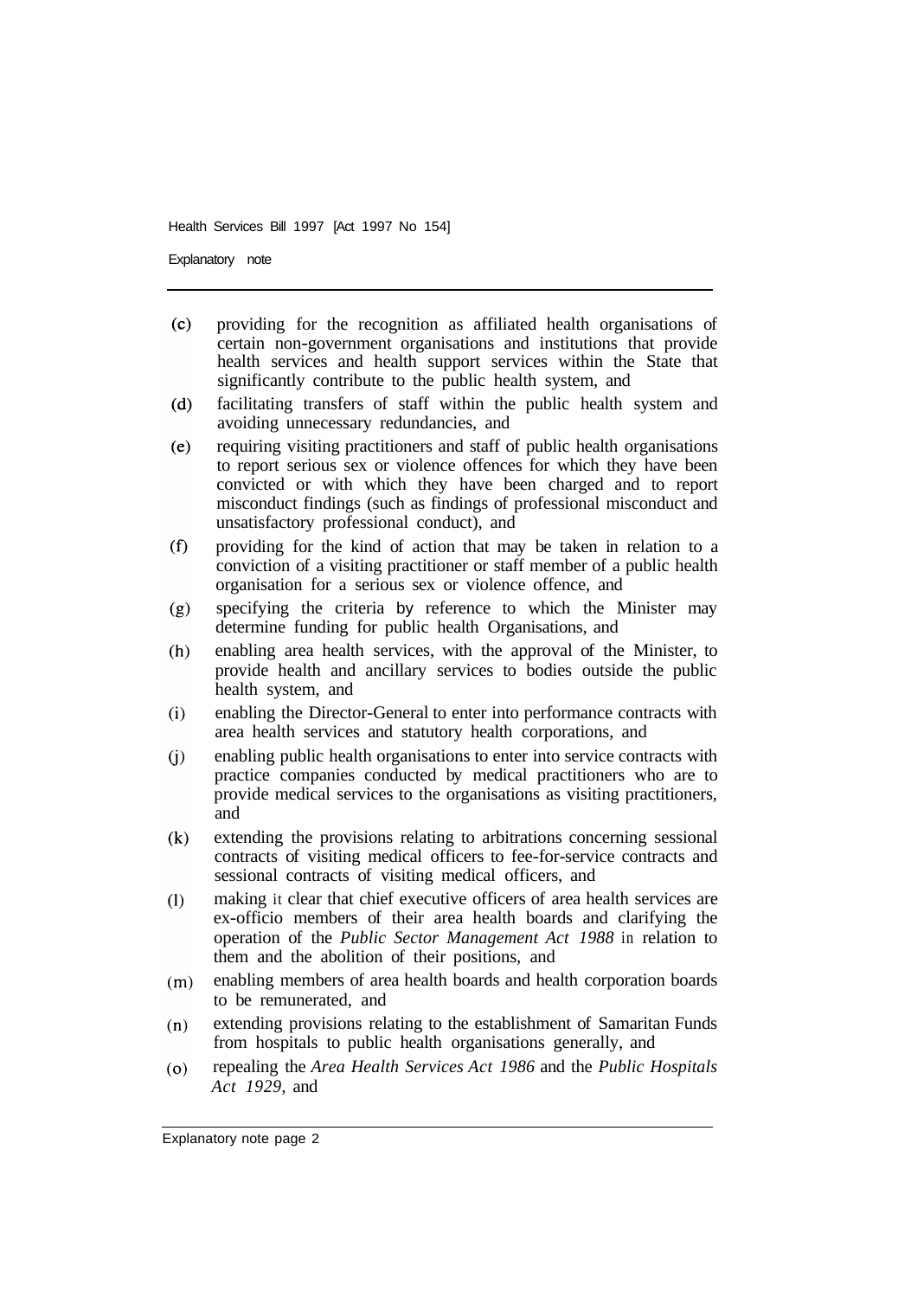Explanatory note

(p) removing certain obsolete statutory requirements concerning the delivery of public health services.

The Bill also makes consequential amendments to various other Acts.

## Outline of provisions

#### **Chapter 1 Preliminary**

**Clause 1** sets out the name (also called the short title) of the proposed Act.

**Clause 2** provides for the commencement of the proposed Act on a day or days to be appointed by proclamation.

**Clause 3** provides that expressions used in the Dictionary at the end of the proposed Act have the meanings given in the Dictionary.

**Clause 4** sets out the objects of the proposed Act.

**Clause 5** provides that introductions to Chapters and other notes included in the proposed Act do not form part of the proposed Act.

### **Chapter 2 Structure of the public health system**

**Clause 6** defines *public health system* to mean all area health services, statutory health corporations and affiliated health organisations (in relation to their recognised establishments and recognised services).

**Clause 7** defines *public health organisation* to mean an area health service, statutory health corporation or affiliated health organisation (in relation to its recognised establishments and recognised services).

**Clause 8** defines *area health service* and states that the reason behind the constitution of an area health service is to provide health services for residents of the area for which the service is constituted.

**Clause 9** sets out the primary purposes of area health services.

**Clause 10** sets out the functions of area health services.

**Clause 11** defines *statutory health corporation* and states that the reason behind the constitution of statutory health corporations is to enable certain health services and health support services to be provided other than on an area basis.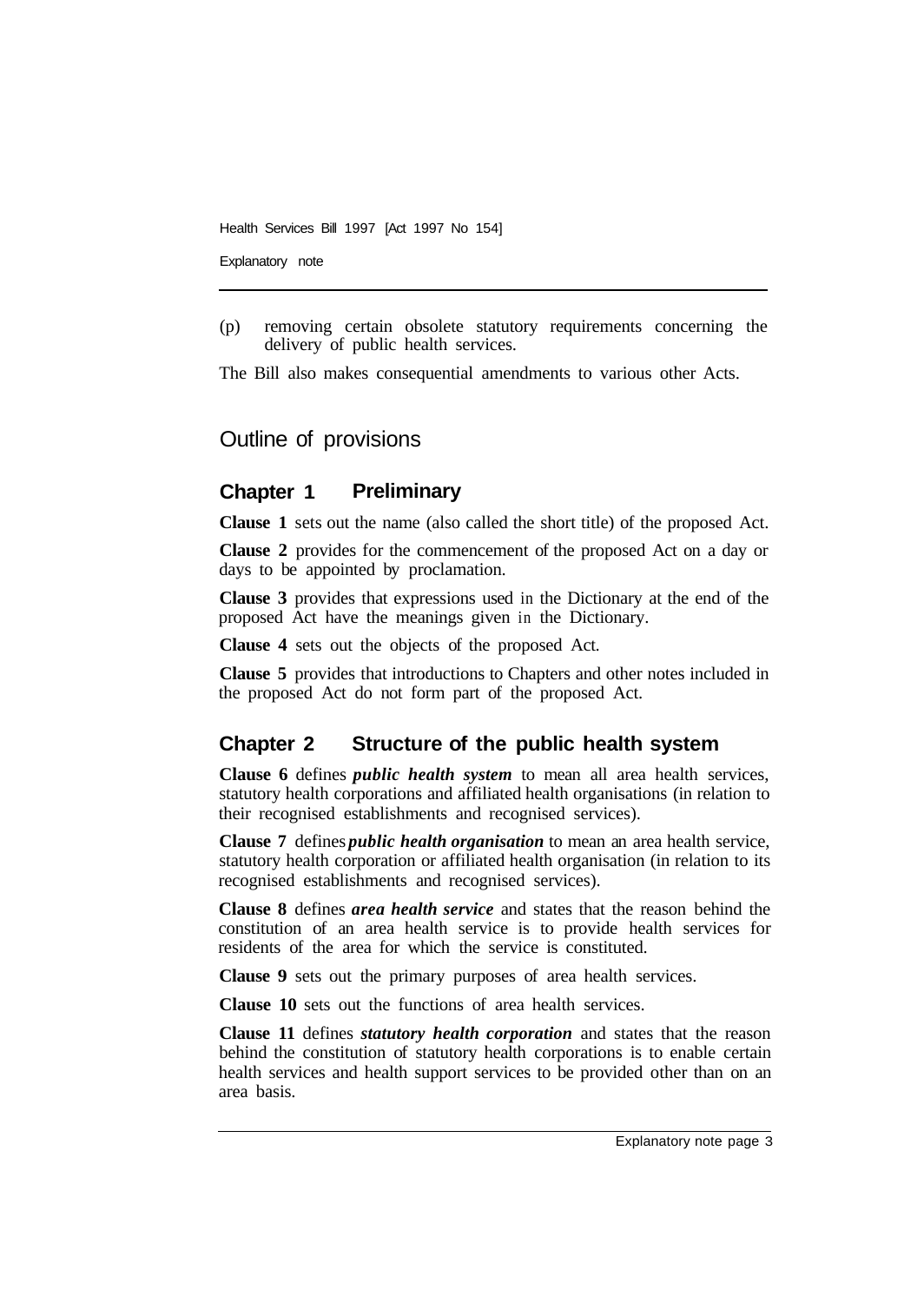Explanatory note

**Clause 12** sets out the functions of statutory health corporations.

**Clause 13** defines *affiliated health organisation* and states that the reason behind the recognition of such organisations by the proposed Act is to enable certain non-profit, religious, charitable or other non-government organisations and institutions that control hospitals, health institutions, health services or health support services that significantly contribute to the operation of the public health system to be treated as part of that system.

**Clause 14** sets out the functions of affiliated health organisations.

**Clause 15** defines *public hospital* to mean a hospital controlled by an area health service, statutory health corporation or the Crown, or a hospital that is a recognised establishment of an affiliated health organisation.

**Clause 16** defines the *NSW Health Service* to mean all persons employed by area health services, statutory health corporations or employed by affiliated health organisations in relation to their recognised establishments and recognised services.

## **Chapter 3 Area health services**

#### **Part 1 Constitution of area health services**

**Clause 17** constitutes as bodies corporate the area health services specified in column **1** of Schedule **1.** 

**Clause 18** provides that the area in respect of which each area health service is constituted is the local government area or other area specified or described in columns 2 and 3 of Schedule 1 for that service.

**Clause 19** enables the Governor, by order published in the Gazette, to amend Schedule 1 or substitute a new Schedule for that Schedule.

**Clause 20** enables the Governor, by order published in the Gazette, to dissolve, amalgamate or change the name of any area health service.

**Clause 21** ensures that Schedule 4 has effect with respect to orders made under the proposed Part. Schedule 4 contains provisions relating to the transfer, dissolution, amalgamation and change of name of public health organisations and the transfer of public hospitals, health institutions, health services and health support services.

**Clause 22** ensures that an area health service has the usual powers of a body corporate such as perpetual succession, the capacity to sue and be sued and to have an official seal.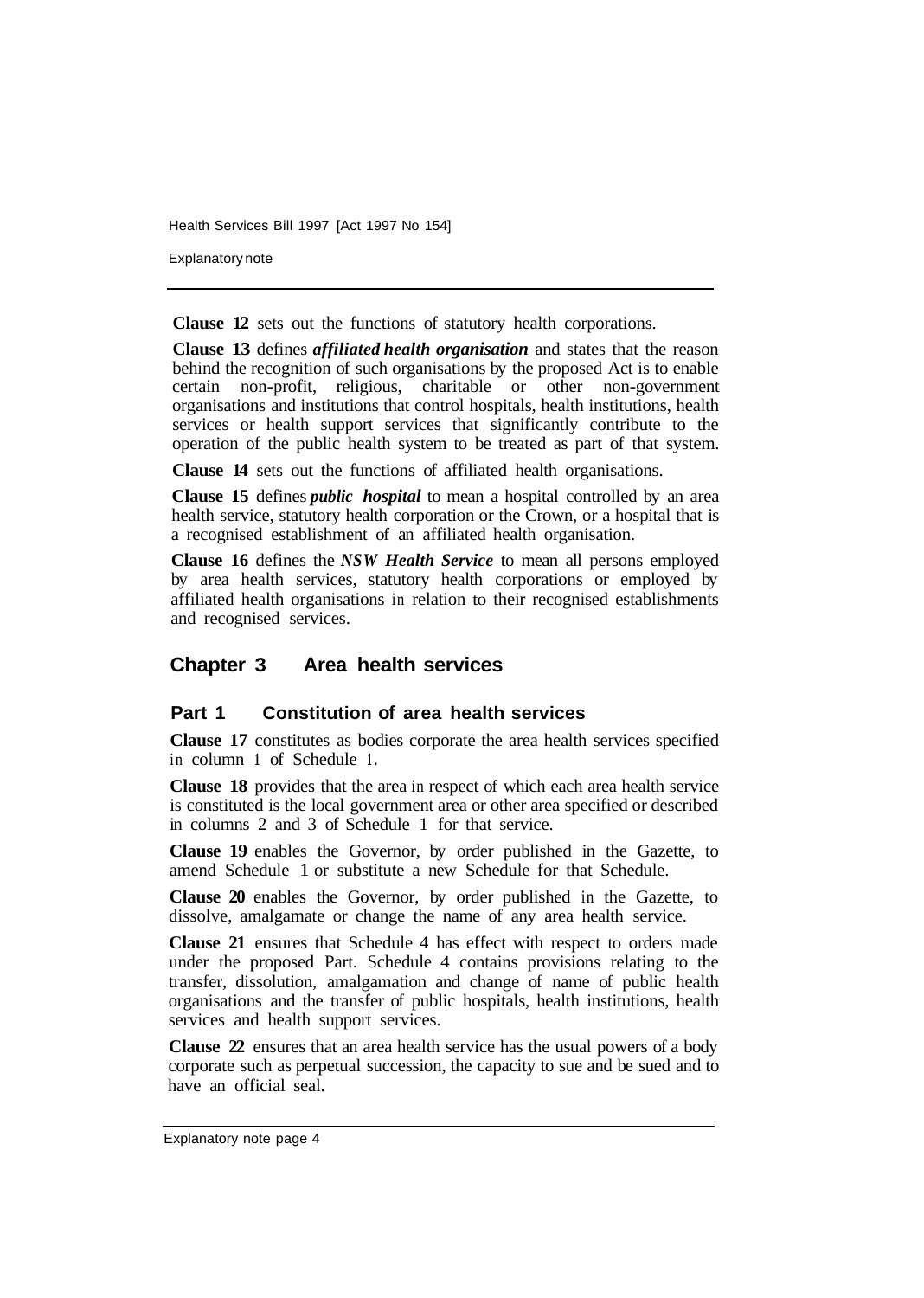Explanatory note

#### **Part 2 Area health boards**

**Clause 23** constitutes an area health board for each area health service.

**Clause 24** provides that each area health board is to control the affairs of the area health service for which it is constituted and empowers the board to do things in the name of the service.

**Clause 25** provides that an area health board is subject to the control and direction of the Minister.

**Clause 26** provides that an area health board is to consist of the chief executive officer of the area health service and such other persons (not being less than 8 or more than 11) appointed by the Minister. It also provides that one of the members appointed by the Minister must be an elected staff member.

**Clause 27** gives effect to Schedule 5, which contains provisions relating to the members and procedure of area health boards.

**Clause 28** provides for the appointment of a chief executive officer for each area health service. It states that the functions of a chief executive officer are to manage the affairs of the service and to exercise such other functions as may be imposed on the officer by or under the proposed Act or any other Act. It also provides that the employment of a chief executive officer is subject to Part 2A (but not Part 2) of the *Public Sector Management Act 1988.* 

**Clause 29** enables the Governor, by order published in the Gazette, to remove any or all members of an area health board (including the chief executive officer) from office or to appoint an administrator.

#### **Part 3 Functions of area health services**

**Clause 30** enables an area health service (with Ministerial approval) to enter into agreements with other area health services, statutory health corporations and affiliated health organisations to control or manage any public hospital, health institution, health service or health support service either jointly or alone.

**Clause 31** enables an area health service to open, close or restrict any health service it provides or any of its hospitals or health institutions. It also enables the Minister to direct an area health service to ensure that any hospital, health institution, health service or health support service be established, closed or restricted.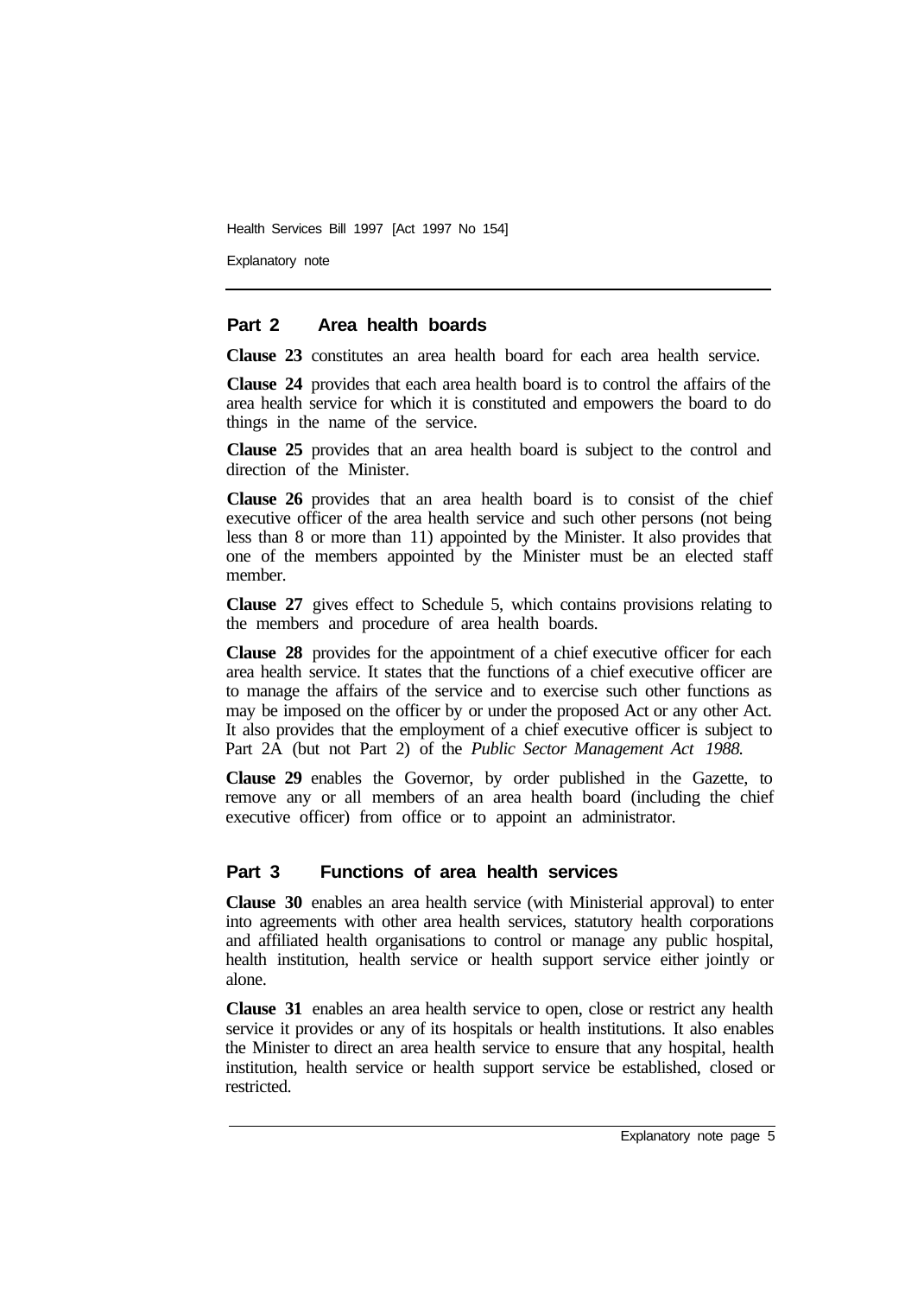Explanatory note

**Clause 32** enables the Minister, from time to time, to determine the role, functions and activities of public hospitals, health institutions, health services or health support services under the control of an area health service and to give necessary directions for that purpose.

**Clause 33** enables each area health service to employ staff and to arrange for the use of the services of any staff or facilities of a Government agency or public authority. It also ensures that any staff members employed under the proposed section are not subject to Part 2 of the *Public Sector Management Act 1988,* which makes provision for members of the Public Service of the State.

**Clause 34** confers various powers on area health services in relation to the acquisition, disposal and dedication of land.

**Clause 35** applies certain provisions of the *Public Works Act 1912* to the acquisition of land by an area health service.

**Clause 36** enables an area health service to accept gifts, devises and bequests of property.

**Clause 37** enables an area health service to enter into a contract or agreement with any other person under which it receives services, goods, plant, machinery or material from that person. It also enables an area health service, with the approval of the Minister, to enter into a contract or agreement with another person to provide any service to that person even if that service is to be provided outside its area.

**Clause 38** confers various investment powers on area health services.

**Clause 39** enables area health services, with the approval of the Minister, to make by-laws in relation to certain matters.

**Clause 40** enables an area health service to delegate certain of its functions to certain persons.

#### **Chapter 4 Statutory health corporations**

#### **Part 1 Constitution of statutory health corporations**

**Clause 41** constitutes as bodies corporate the statutory health corporations specified in Schedule 2.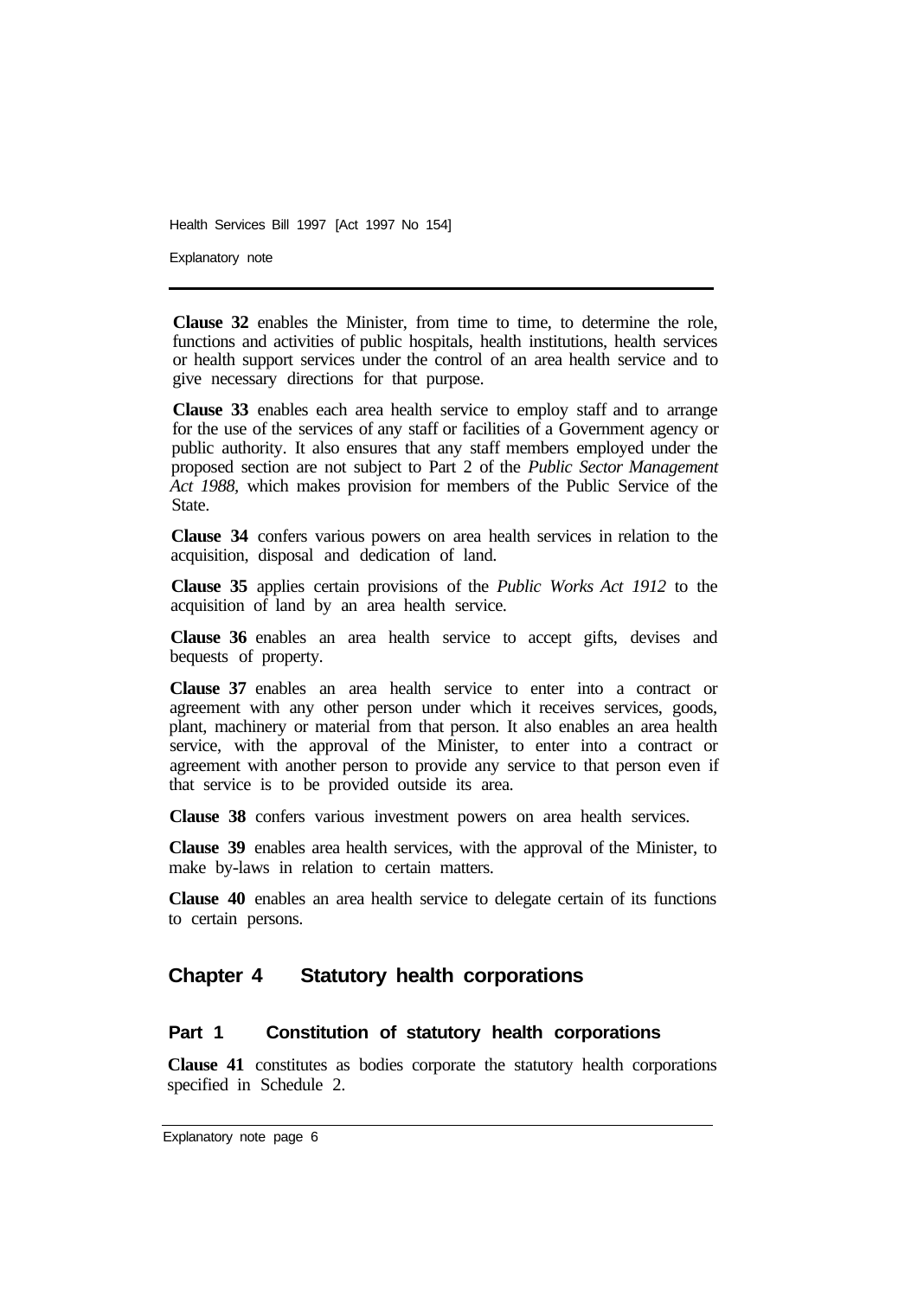Explanatory note

**Clause 42** enables the Governor, by order published in the Gazette, to amend Schedule 2 or substitute a new Schedule for that Schedule.

**Clause 43** enables the Governor, by order published in the Gazette, to dissolve, transfer, amalgamate, or change the name of, any statutory health corporation.

**Clause 44** ensures that Schedule 4 has effect with respect to orders made under the proposed Part. Schedule 4 contains provisions relating to the transfer, dissolution, amalgamation and change of name of public health organisations and the transfer of hospitals, health institutions, health services and health support services.

**Clause 45** ensures that a statutory health corporation has the usual powers of a corporate body such as perpetual succession, the capacity to sue and be sued and to have an official seal.

#### **Part 2 Health corporation boards**

**Clause 46** constitutes a health corporation board for each statutory health corporation.

**Clause 47** provides that each health corporation board is to control the affairs of the statutory health corporation for which it is constituted and empowers the board to do things in the name of the corporation.

**Clause 48** provides that a health corporation board is subject to the control and direction of the Minister.

**Clause 49** provides that a health corporation board is to consist of the chief executive officer of the statutory health corporation and such other persons (not being less than 5 or more than 11) appointed by the Minister. It also provides that one of the members appointed by the Minister must be an elected staff member.

**Clause 50** gives effect to Schedule 5, which contains provisions relating to the members and procedure of health corporation boards.

**Clause 51** provides for the appointment of a chief executive officer for each statutory health corporation. It states that the functions of a chief executive officer are to manage the affairs of the corporation and to exercise such other functions as may be conferred or imposed on the officer by or under the proposed Act or any other Act.

The proposed section also provides that the employment of a chief executive officer is subject to Part 2A (but not Part 2) of the *Public Sector Management Act 1988* if the Governor specifies in the instrument of appointment that it is an appointment to which that Part is to apply. However, if the Governor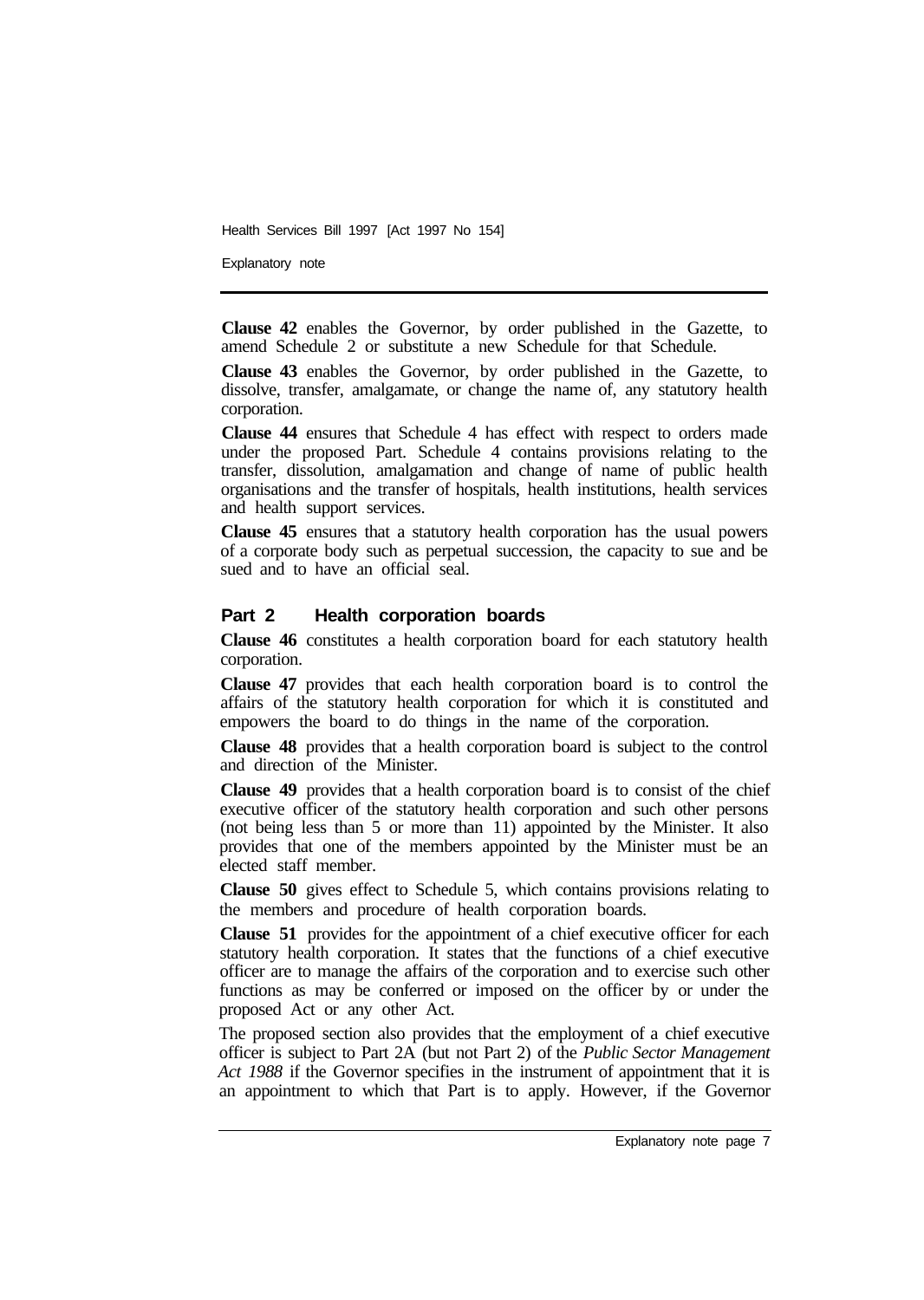Explanatory note

specifies in the instrument of appointment that it is not an appointment to which that Part is to apply, then proposed section 51 (4) will apply to the employment of the chief executive officer.

**Clause 52** enables the Governor, by order published in the Gazette, to remove any or all members of a health corporation board (including the chief executive officer) from office or to appoint an administrator.

#### **Part 3 Functions of statutory health corporations**

**Clause 53** enables the Minister, from time to time, to determine the role, functions and activities of public hospitals, health institutions, health services or health support services under the control of a statutory health corporation and to give necessary directions for that purpose. In particular, it enables the Minister to direct a statutory health corporation to ensure that any hospital, health institution, health service or health support service be established, closed or restricted.

**Clause 54** enables each statutory health corporation to employ staff and to arrange for the use of the services of any staff or facilities of a Government agency or public authority. It also ensures that any staff member employed under the proposed section is not subject to Part 2 of the *Public Sector Management Act 1988,* which makes provision for members of the Public Service of the State.

**Clause 55**  confers various powers on statutory health corporations in relation to the acquisition, disposal and dedication of land.

**Clause 56**  applies certain provisions of the *Public Works Act 1912* to the acquisition of land by a statutory health corporation.

**Clause 57**  enables a statutory health corporation to accept gifts, devises and bequests of property.

**Clause 58** enables a statutory health corporation to enter into a contract or agreement with any other person under which it receives services, goods, plant, machinery or material from that person. It also enables a statutory health corporation, with the approval of the Minister, to enter into a contract or agreement with another person to provide any service to that person.

**Clause 59** confers various investment powers on statutory health corporations.

Explanatory note page 8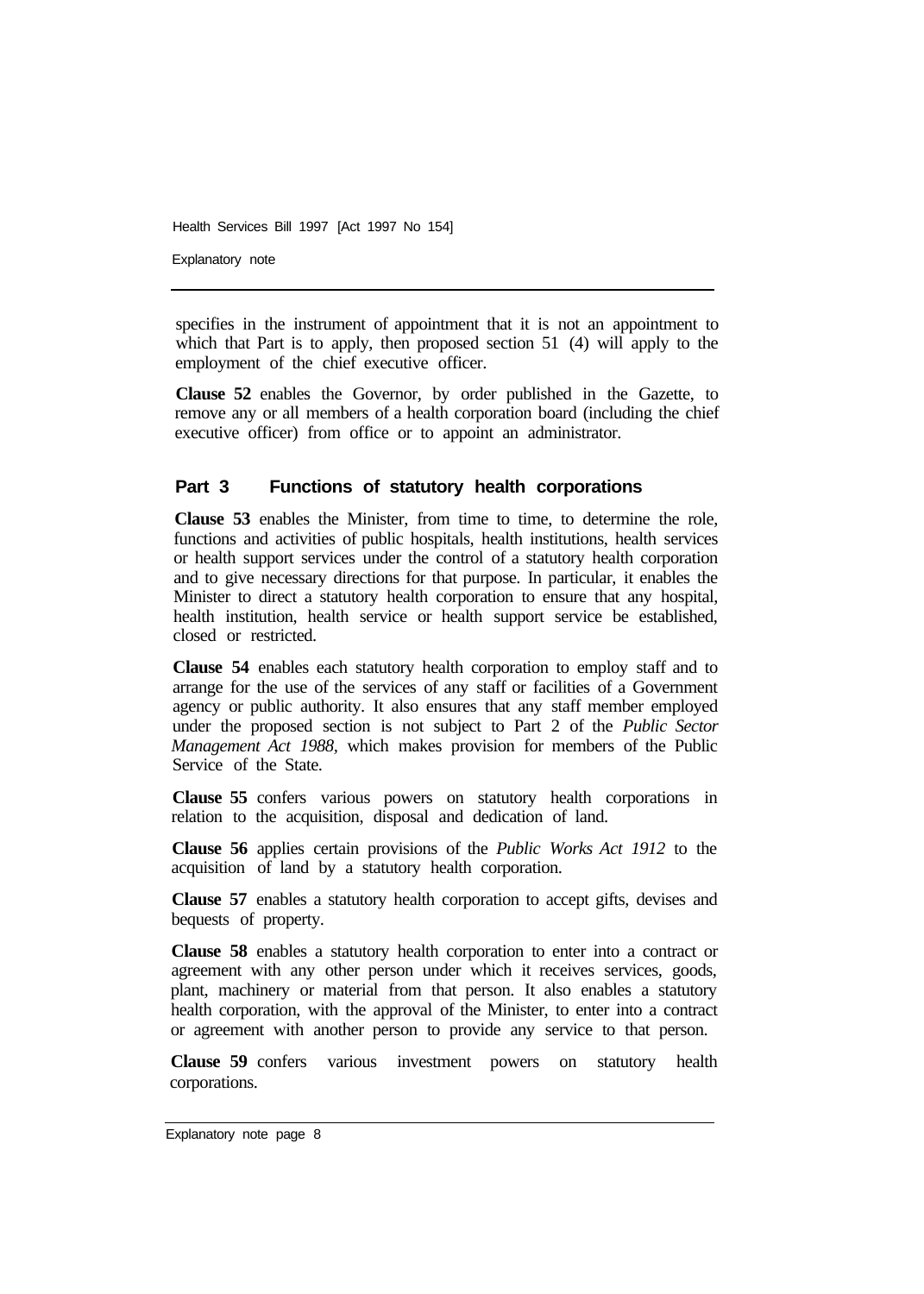Explanatory note

**Clause 60** enables statutory health corporations, with the approval of the Minister, to make by-laws in relation to certain matters.

**Clause 61** enables a statutory health corporation to delegate certain of its functions to certain persons.

## **Chapter 5 Affiliated health organisations**

**Clause 62** provides that the various organisations or institutions named in column 1 of Schedule 3 are affiliated health organisations in respect of recognised establishments and recognised services described in column 2 of that Schedule opposite their names. It also enables the Governor, by order published in the Gazette, to amend Schedule 3 or substitute a new Schedule for that Schedule. However, an organisation or institution cannot be included in the Schedule as an affiliated health organisation unless it (or its governing body) consents to being included.

**Clause 63** enables affiliated health organisations, with the approval of the Minister, to make by-laws in relation to certain matters.

**Clause 64** enables the Governor, by order published in the Gazette, to transfer a public hospital, health institution, health service or health support service that is a recognised establishment or a recognised service of an affiliated health organisation to an area health service or statutory health corporation. It also provides for the transfer of related assets, rights or liabilities of the organisation. However, such an order cannot be made unless the affiliated health organisation consents to the transfer.

**Clause 65** enables the Minister, from time to time, to determine the role, functions and activities of the recognised establishments and recognised services of an affiliated health organisation and to give necessary directions for that purpose.

**Clause 66** requires the Director-General's consent to the appointment of the chief executive officer of a hospital that is a recognised establishment, or a health service that is a recognised service, of an affiliated health organisation.

**Clause 67** confers certain protections from personal liability for matters or things done in good faith for the purposes of executing the proposed Act in relation to the recognised establishments and recognised services of affiliated health organisations.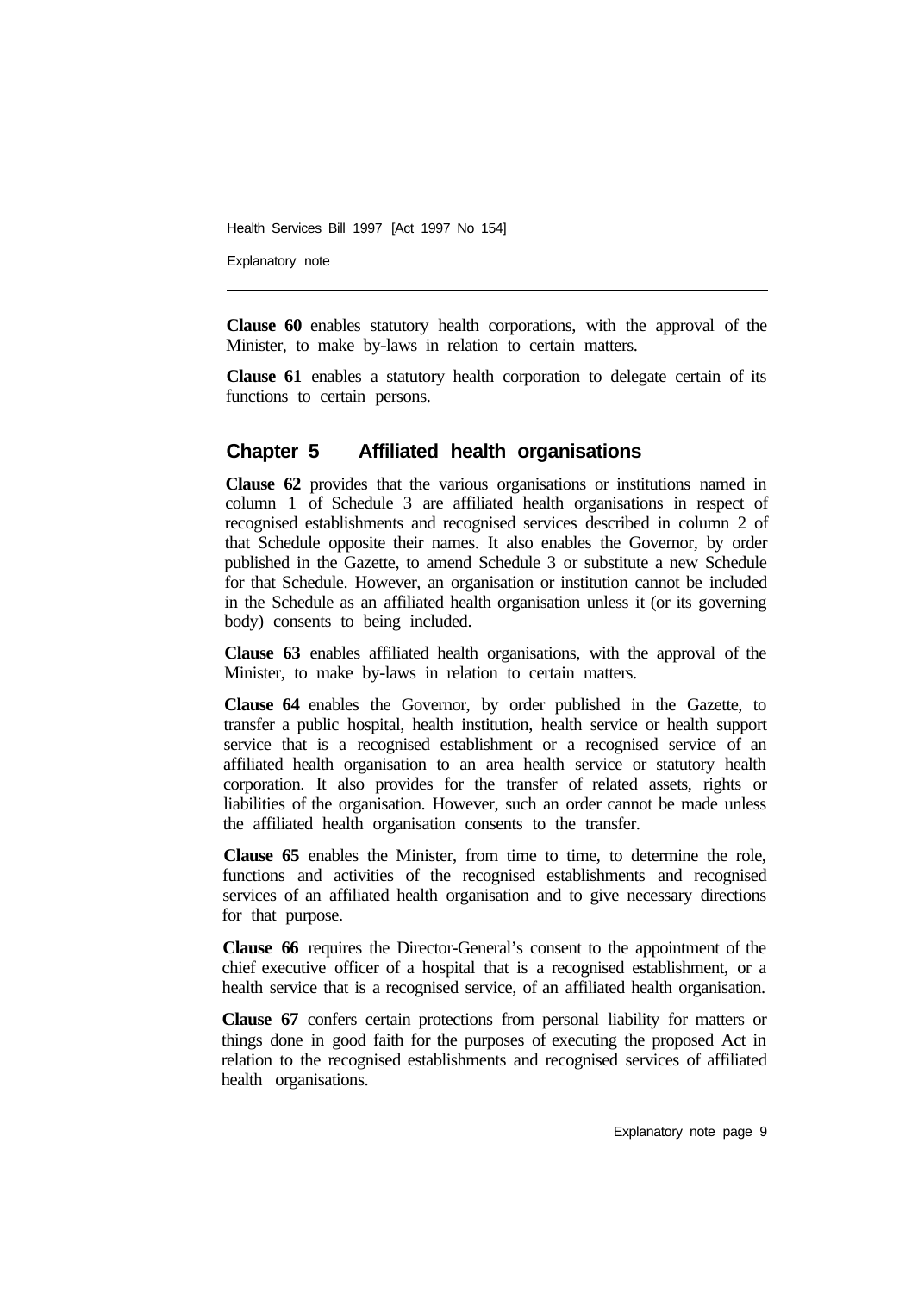Explanatory note

#### **Chapter 6 Medicare Principles and Commitments**

**Clause 68** reaffirms the adoption of the Medicare Principles and Commitments set out in section 26 of the *Health Insurance Act 1973* of the Commonwealth as guidelines for the provision of public hospital services. That Act makes the adoption of the Principles and Commitments a condition of the grant of financial assistance by the Commonwealth to the States in respect of the provision of such services. The Principles and Commitments were previously adopted in Part 4 of the *Health Administration Act 1982,*  which is to be repealed by Schedule 6.16 [5] of the proposed Act.

## **Chapter 7 Charges for health services**

**Clause 69** enables the Minister, by order published in the Gazette, to fix a scale of fees for health services received from any public health organisation and to amend or revoke any such scale.

**Clause 70** makes any patient who has received any health service from a public health organisation (other than a service for which a charge is not to be made under the Medicare Agreement) liable to pay a fee for that service, calculated in accordance with the scale of fees, to the Organisation.

**Clause 71** provides that a destitute person cannot be denied care or treatment for sickness or injury at a public hospital only because the person is unable to pay for that care or treatment.

**Clause 72** makes special provision for the recovery of a debt owed by a person to a public health organisation for the provision of a health service in respect of any personal injury received by that person or another person that is not covered by the Medicare Agreement.

**Clause 73** provides that a court is not to make an order under the proposed Chapter if it is satisfied that it would be unreasonable to do so having regard to the means, estate or property of the patient concerned.

**Clause 74** provides that a medical practitioner is not entitled to charge a patient a fee for any treatment he or she provides within a public hospital where that treatment is provided as part of the provision of a health service for which a charge is not to be made under the Medicare Agreement. Any contract entered into in contravention of the proposed section is unenforceable.

**Clause 75** ensures that any reference in the proposed Part to a hospital service or other health service provided by a public health organisation is read as including a hospital service or other health service provided by the Crown (including the Minister or the Health Administration Corporation).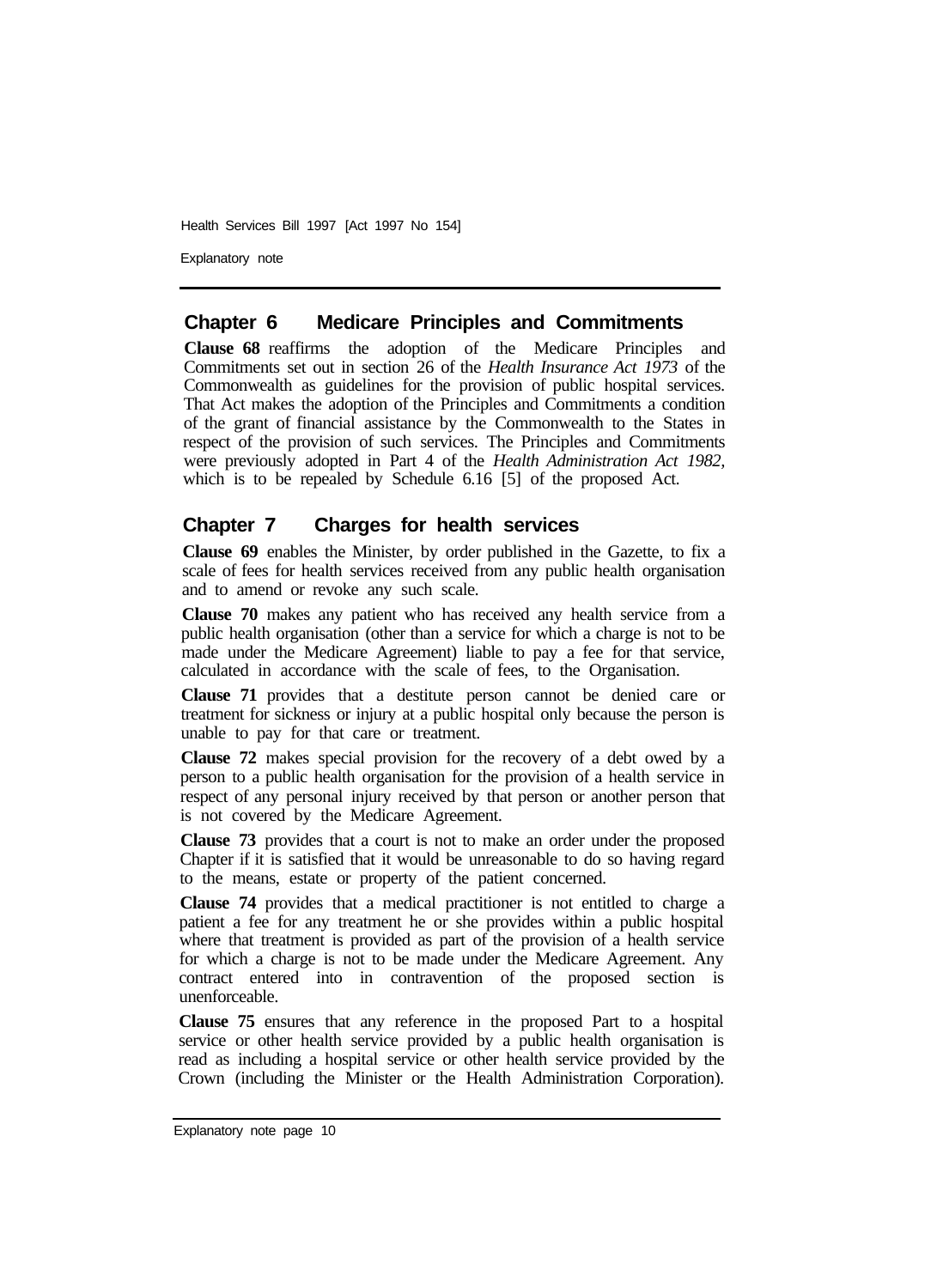Explanatory note

## **Chapter 8 Visiting practitioners**

#### **Part 1 Classification of visiting practitioners**

**Clause 76** defines *visiting practitioner* to mean a person appointed (otherwise than as an employee) by a public health organisation to practise as a medical practitioner or dentist, in accordance with conditions of the appointment, at its public hospitals or health institutions, and in relation to the health services it provides, as specified in the appointment.

**Clause 77** sets out the kinds of visiting practitioners, namely, visiting practitioners appointed under service contracts (whether as visiting medical officers or honorary medical officers) and visiting practitioners appointed otherwise than under a service contract.

**Clause 78** defines *visiting medical officer.* Such officers are medical practitioners appointed under service contracts to provide their services for monetary remuneration.

**Clause 79** defines *honorary medical officer.* Such officers are medical practitioners appointed under service contracts to provide their services otherwise than for monetary remuneration.

#### **Part 2 Service contracts**

#### **Division 1 Classification of service contracts**

**Clause 80** defines *service contract.* A service contract is a contract between a public health organisation and a medical practitioner (or his or her practice company) under which the practitioner is appointed as a visiting practitioner to provide the medical services specified in the contract.

**Clause 81** sets out examples of the kinds of service contract, namely, fee-for-service contracts, sessional contracts and honorary contracts.

**Clause 82** defines *fee-for-service contract.* A fee-for-service contract is a service contract under which a medical practitioner (or his or her practice company) is remunerated by reference to a scale of fees for different kinds of medical services.

**Clause 83** defines *sessional contract.* A sessional contract is a service contract under which the medical practitioner (or his or her practice company) is remunerated by reference to any hourly rate or rates, but not on a fee-for-service basis.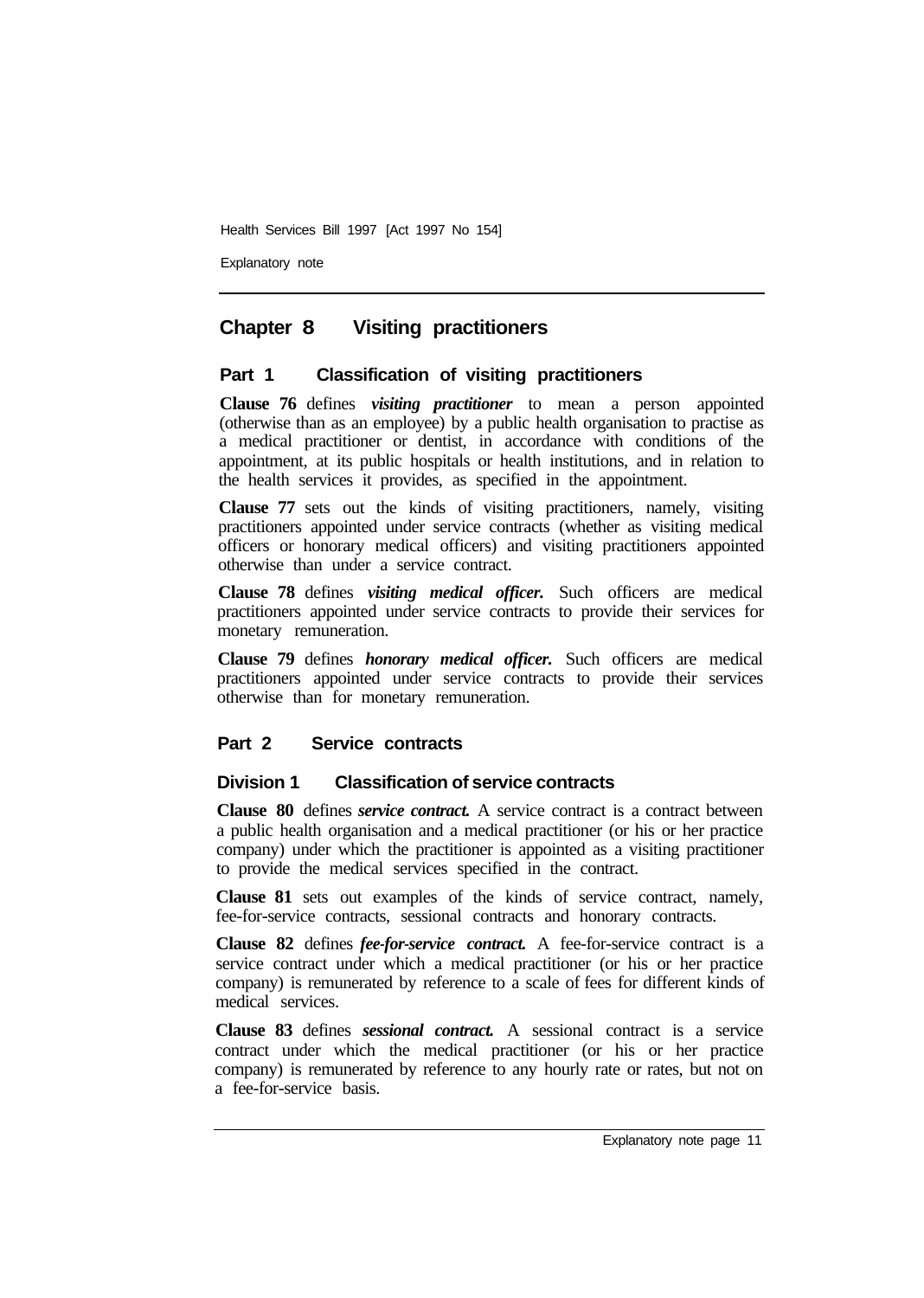Explanatory note

**Clause 84** defines *honorary contract.* An honorary contract is a service contract under which the services of a medical practitioner are to be provided otherwise than for monetary remuneration.

#### **Division 2 Entry into service Contracts**

**Clause 85** enables a medical practitioner to elect to be appointed as a visiting medical officer under a service contract between a public health organisation and the practitioner's practice company. However, such an election cannot be made unless the practice company carries public liability insurance and medical indemnity insurance to a level approved by the Director-General.

**Clause 86** provides that a visiting medical officer or honorary medical officer must not be appointed unless the terms and conditions of the appointment are contained in a written service contract. An appointment made in contravention of the proposed section will be void.

**Clause 87** enables the Minister, by order in writing, to approve sets of conditions recommended by the Association for inclusion in service contracts. It also defines *standard service contract* to mean a class of service contract containing a set of conditions approved by the Minister.

**Clause 88** provides that a service contract (other than an honorary contract) belonging to a class of standard service contract must not be entered into unless it is an appropriate standard service contract. A contract entered in contravention of the proposed section will be void.

#### **Division 3 Arbitrations concerning certain service contracts in the public health system generally**

**Clause 89** enables the Minister or The New South Wales Branch of the Australian Medical Association ("the Association"), either jointly or individually, to apply to the relevant Minister for the appointment of an arbitrator for the purpose of making a determination concerning the terms and conditions of work (and amounts or rates of remuneration) of visiting medical officers generally under fee-for-service contracts and sessional contracts.

**Clause 90** provides that the relevant Minister is to appoint an arbitrator (who is to be the President or a judicial member of the Industrial Relations Commission) on the receipt of an application under proposed section 89.

**Clause 91** provides that, on his or her appointment, an arbitrator is to determine certain matters (such as work conditions and remuneration) under the relevant fee-for-service contracts or sessional contracts.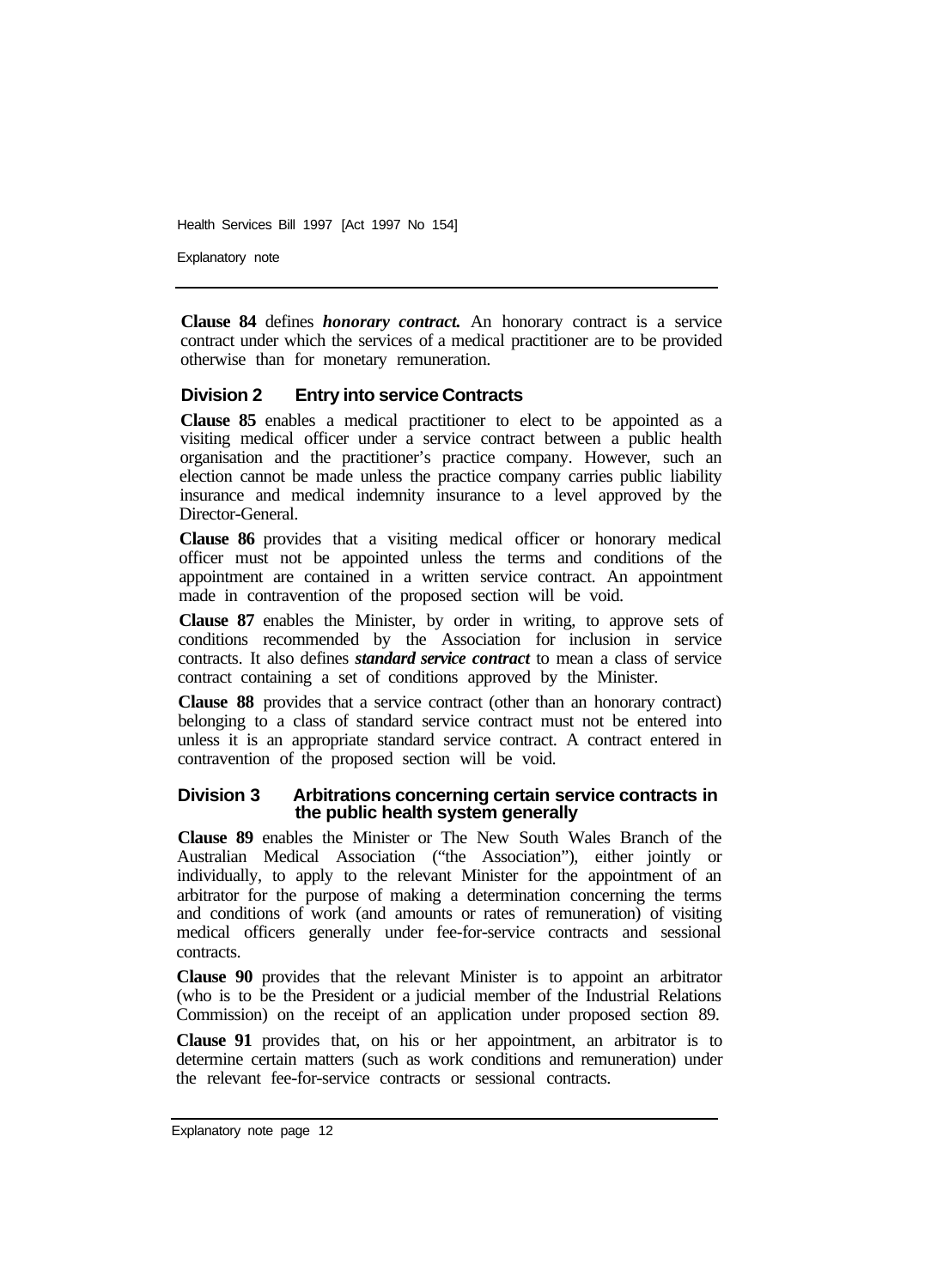Explanatory note

**Clause 92** provides for the manner in which the arbitrator is to exercise his or her functions. It provides that the arbitrator may exercise his or her functions without being bound by the rules of evidence. It also provides that the arbitrator must act judicially and be governed by equity and good conscience, without regard to technicalities or legal forms. In making a determination, the arbitrator is required to have regard to the economic consequences of the proposed determination and the established principles of the Industrial Relations Commission concerning the determination of remuneration under awards made under the *Industrial Relations Act 1996.* 

**Clause 93** confers a right of appearance on the Minister and the Association (or their representatives) in proceedings before the arbitrator and a right to appear (with leave) on any other person with a special interest in the proceedings. It also enables the arbitrator to administer oaths to witnesses.

**Clause 94** enables the arbitrator to conduct the proceedings as he or she thinks fit and confers on the arbitrator the same immunity from action as that of a Judge of the Supreme Court.

**Clause 95** requires the arbitrator to give written notice to the Minister and the Association of any determination. It also provides that any such determination is final unless appealed under proposed section 96.

**Clause 96** confers a right on the Minister and the Association to appeal to the Industrial Relations Commission from a determination of an arbitrator. Any such appeal is to be determined in accordance with the provisions of the *Industrial Relations Act 1996.* 

**Clause 97** enables the Minister or the Association to apply to the Industrial Relations Commission for a declaration as to the meaning of a determination.

**Clause 98** provides that, to the extent of any inconsistency, an arbitrator's determination prevails over any service contract.

## **Part 3 Criminal and disciplinary matters concerning visiting practitioners**

**Clause 99** requires a visiting practitioner to report the fact of a charge or conviction for a serious sex or violence offence to the chief executive officer of the public health organisation that appointed the practitioner. The Dictionary defines a serious sex or violence offence to mean an offence involving sexual activity, acts of indecency, physical violence or the threat of physical violence for which a person may be sentenced to penal servitude or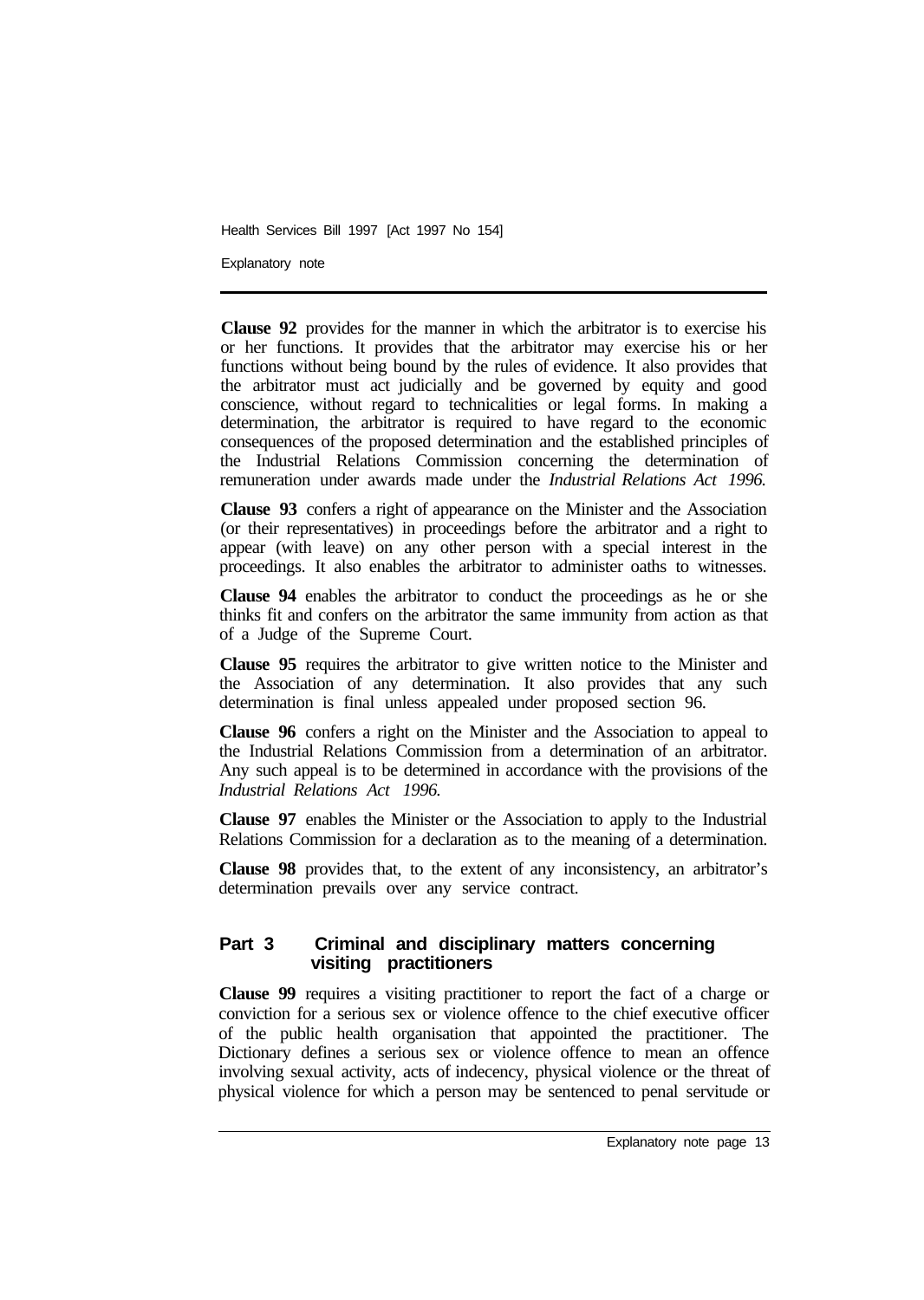Explanatory note

imprisonment for 12 months or more. It also requires the practitioner to report a finding against the person of professional misconduct or unsatisfactory professional conduct.

**Clause 100** requires the chief executive officer of a public health organisation (or a person authorised by the chief executive officer) to notify the Director-General of the fact that one of the organisation's visiting practitioners has been convicted of a serious sex or violence offence (whether before or after appointment) and to indicate whether or not it proposes to terminate the appointment. The chief executive officer (or the person authorised by the chief executive officer) must also notify the Director-General of any written submissions made by the visiting practitioner concerned.

The proposed section also provides that a public health organisation must terminate the appointment of a visiting practitioner who has been convicted of a serious sex or violence offence if the Director-General so directs. A public health organisation cannot terminate an appointment on its own initiative unless the Director-General has confirmed its proposal to terminate the appointment.

However, termination of an appointment because of a pre-appointment conviction will not be possible if the practitioner notified the chief executive officer of the organisation (or a person authorised by the chief executive officer) in writing of that fact before being appointed and the chief executive officer informed the Director-General of the conviction and obtained his or her written consent to the practitioner being appointed.

**Clause 101** provides that the protection of a public health organisation's patients and clients and of children for which it is responsible is to be the paramount consideration in determining whether a visiting practitioner's appointment should be terminated under the proposed Part.

**Clause 102** provides that no compensation is payable in respect of the termination of an appointment under the proposed Part.

**Clause 103** preserves the appeal rights of visiting practitioners in relation to terminations of appointments under the proposed Part except in the case of certain serious sex or violence offences involving minors and patients or clients.

**Clause 104** preserves any additional rights that a public health organisation may have in relation to non-disclosure of charges and criminal convictions and in relation to actual criminal convictions. It also makes it clear that the proposed Part applies to convictions, charges and findings that occurred, were laid or made before the commencement of the proposed Part.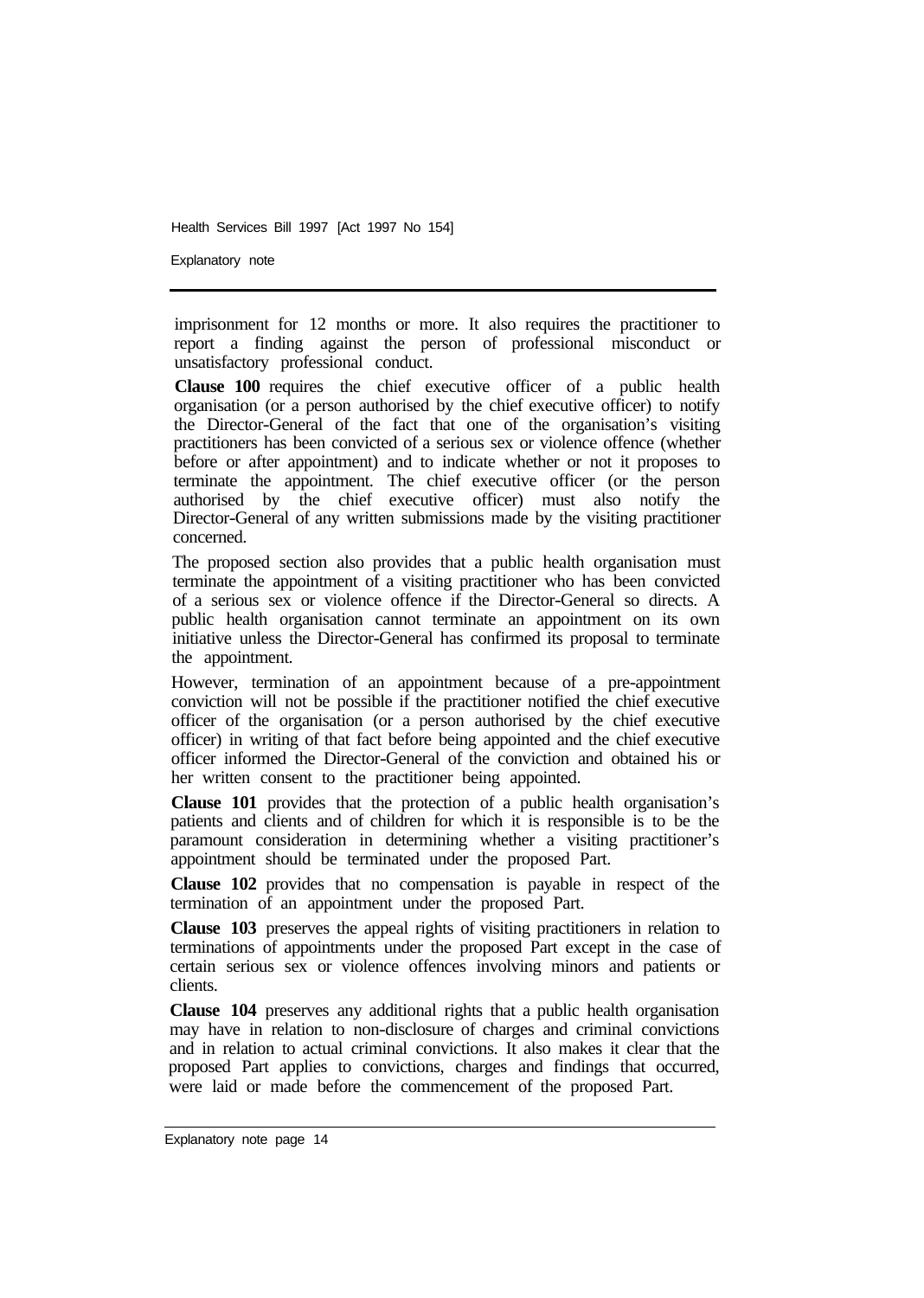Explanatory note

#### **Part 4 Appeals concerning appointment decisions**

**Clause 105** requires a public health organisation to give written notice to a visiting practitioner within 14 days of deciding to reduce his or her clinical privileges, refusing to re-appoint the practitioner or suspending or terminating the appointment (an *appointment decision),* together with reasons for the decision.

**Clause 106** enables a visiting practitioner to appeal to the Minister against certain appointment decisions.

**Clause 107** specifies that the appellant must give notice to the Minister of the grounds of appeal in the form and manner approved by the Minister.

**Clause 108** provides that the Minister must appoint a Committee of Review to determine the appeal on the receipt of a notice of the grounds of appeal. It also provides for the constitution of a Committee of Review, which is to include a Chairperson.

**Clause 109** provides that the Chairperson is to fix a date and place for the hearing of the appeal and must notify the parties of these details.

**Clause 110** provides that the parties have a right to appear before the Committee in person or by an agent. However, they cannot be represented by a legal practitioner except with the leave of the Committee.

**Clause 111** specifies that, generally, the Committee has the same powers, authorities, protections and immunities as a royal commissioner or a chairperson of a royal commission. It also provides that the Chairperson's decision on any question of law is taken to be the decision of the Committee.

**Clause 112** requires the Committee to determine the appeal and empowers it to make such orders as it considers proper. However, if the Committee decides to order the re-appointment of a visiting practitioner to a position that has been filled by another, it must specify in its order that the incumbent's position is to be made available to the visiting practitioner. The Chairperson is required to notify the Minister in writing of any order.

**Clause 113** provides that an order of a Committee determining an appeal is final and has effect from the date it is made.

#### **Part 5 Effect of Act on agreements with visiting practitioners**

**Clause 114** ensures that the provisions of the proposed Act (other than proposed Parts 2, 3 and 4 of this Chapter) that are inconsistent with rights and obligations under agreements between visiting practitioners and public health organisations will not apply to those agreements.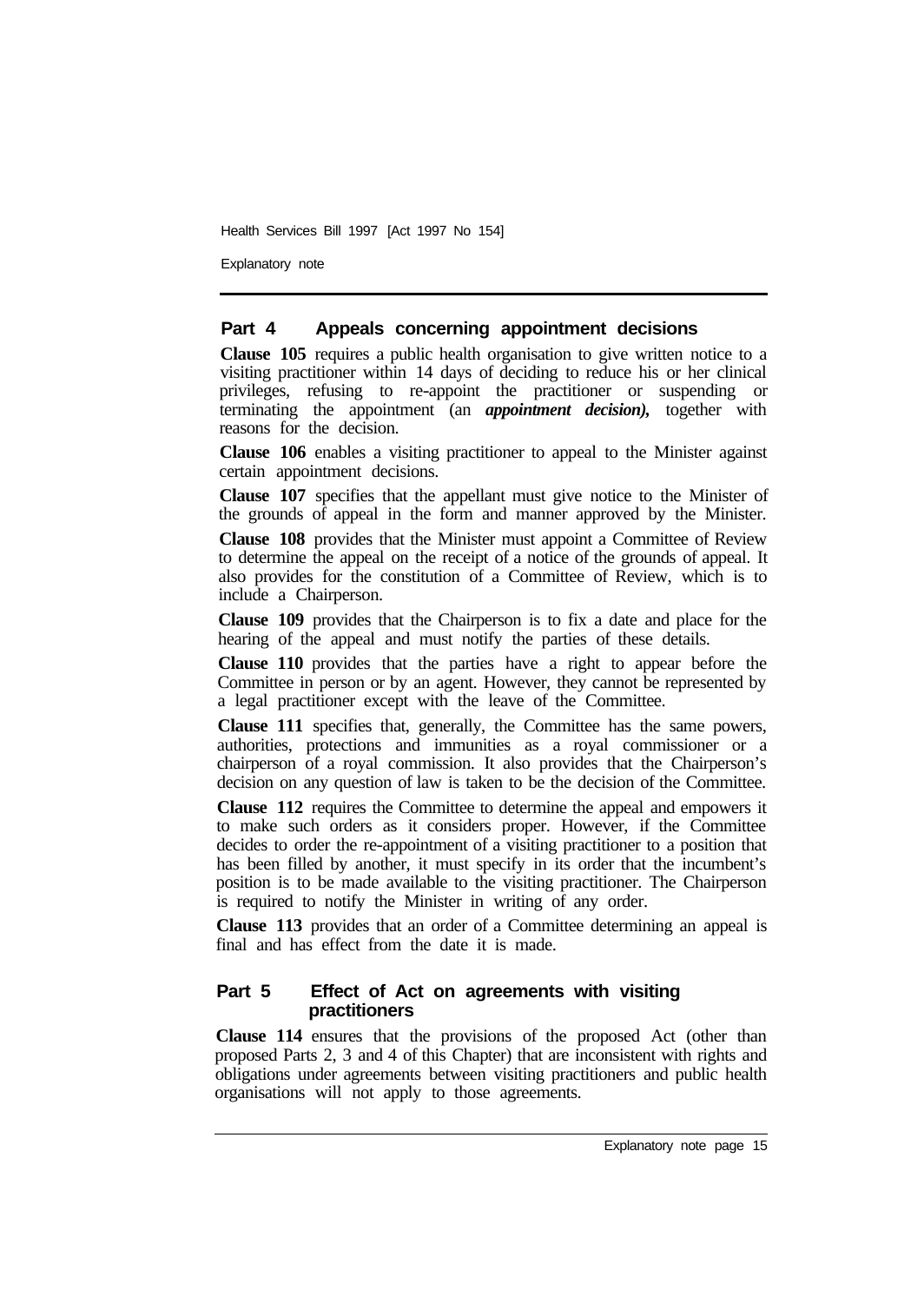Explanatory note

## **Chapter 9 The NSW Health Service**

#### **Part 1 General**

**Clause 115** provides that the Health Administration Corporation is taken to be the employer of the staff of public health organisations for the purpose of entering industrial agreements and also empowers it to determine conditions of employment from time to time.

**Clause 116** authorises the transfer of excess and redundant employees in the NSW Health Service within and between public health organisations.

The provision also deals with cases where an employee in the NSW Health Service refuses a transfer. If the employee refuses a transfer, it will be possible to terminate the employee's employment if the Health Administration Corporation certifies, on reasonable grounds, that the employee does not have a valid reason for refusing the transfer. However, it will still be possible for an employee to apply to the Industrial Relations Commission for relief in respect of an unfair dismissal or threatened dismissal under the proposed section.

## **Part 2 Criminal and disciplinary matters concerning employees in the NSW Health Service**

**Clause 117** requires an employee to report the fact of a charge or conviction for a serious sex or violence offence to the chief executive officer of the public health organisation that employs the person. It also requires the person to report certain misconduct findings against the person (including findings of professional misconduct or unsatisfactory professional conduct) made under a relevant health professional registration Act.

**Clause 118** requires the chief executive officer of a public health organisation (or a person authorised by the chief executive officer) to notify the Director-General of the fact that one of the organisation's employees has been convicted of a serious sex or violence offence (whether before or after employment) and to indicate whether or not it proposes to take disciplinary action (which may include termination of employment) against the employee. The chief executive officer (or the person authorised by the chief executive officer) must also notify the Director-General of any written submissions made by the employee concerned.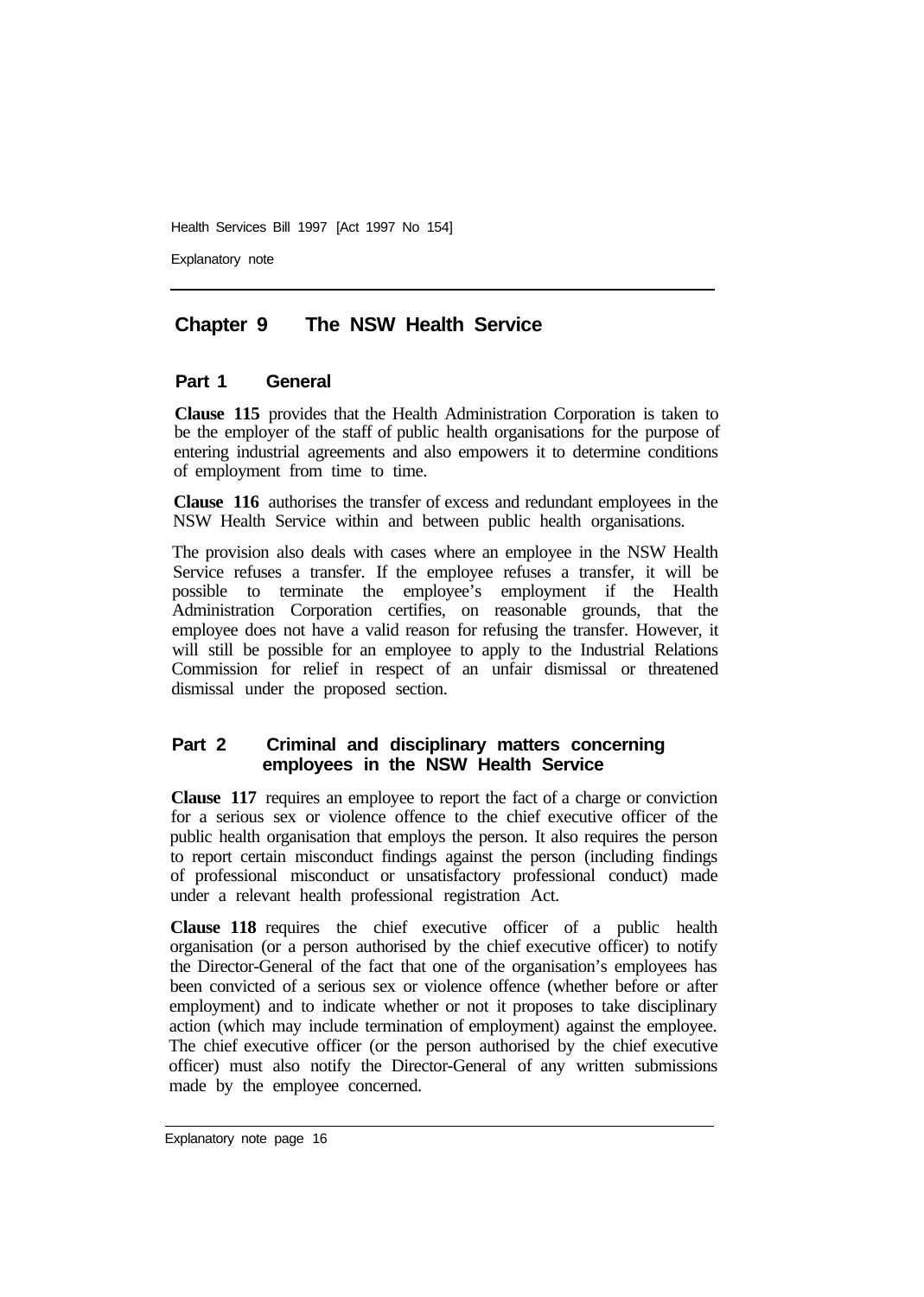Explanatory note

The proposed section also provides that a public health organisation must take disciplinary action against an employee who has been convicted of a serious sex or violence offence if the Director-General has so directed. A public health organisation cannot take disciplinary action against any such employee on its own initiative unless the Director-General has confirmed its proposal to take the action against the employee.

However, disciplinary action against an employee for a pre-employment conviction will not be possible if the employee notified the chief executive officer of the organisation (or a person authorised by the chief executive officer) in writing of that fact before being employed and the chief executive officer informed the Director-General of the conviction and obtained his or her written consent to the employee being employed.

**Clause 119** provides that the protection of a public health organisation's patients and clients and of children for which it is responsible is to be the paramount consideration in determining whether disciplinary action should be taken against an employee.

**Clause 120** provides that no compensation is payable in respect of the termination of the employment of an employee under the proposed Part.

**Clause 121** preserves any additional rights that a public health organisation may have in relation to non-disclosure of charges and criminal convictions and in relation to actual criminal convictions. It also makes it clear that the proposed Part does not affect (except in one respect) the application of unfair dismissal provisions in Part 6 of Chapter 2 of the *Industrial Relations Act 1996* to terminations of employment under the proposed Part.

## **Chapter 10 Administration of the public health system**

#### **Part 1 Administration**

**Clause 122** specifies the functions of the Director-General in the administration of the public health system.

**Clause 123** enables the Director-General to inquire (or to delegate to another the power to inquire) into the administration, management and services of any organisation or institution providing publicly funded health services that is not a public health organisation.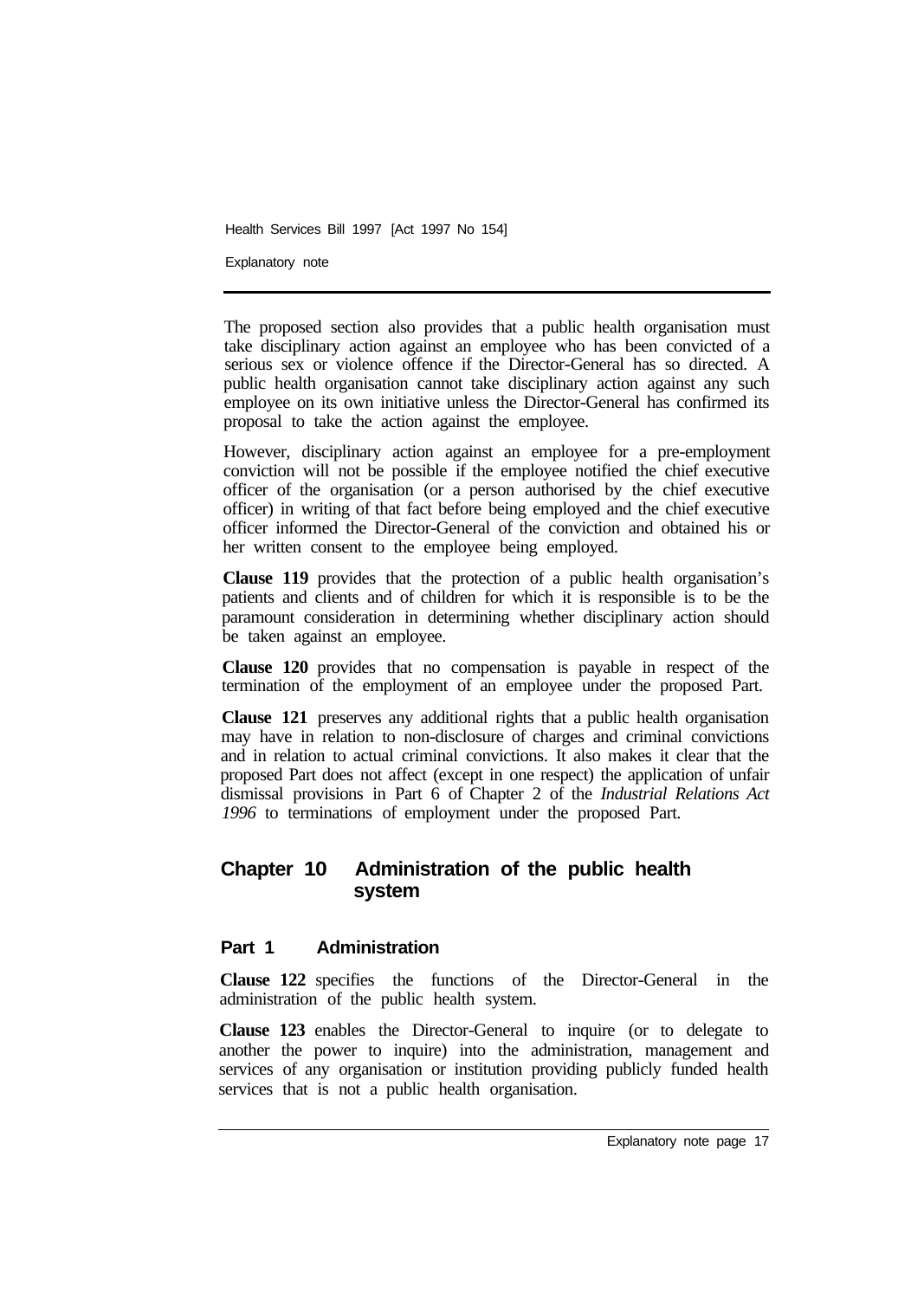Explanatory note

**Clause 124** provides for the appointment of authorised officers to carry out inspections of the premises of public health organisations and other publicly funded organisations providing health services.

**Clause 125** provides for the exercise (with appropriate safeguards) of powers of entry and inspection by authorised officers.

**Clause 126** enables the Director-General to enter into performance agreements with public health organisations.

#### **Part 2 Finance**

**Clause 127** provides for the determination and conditions of the funding of public health organisations by the Minister from money appropriated out of the Consolidated Fund.

**Clause 128** provides that the Minister may require an affiliated health organisation to agree to repay funds to be appropriated out of the Consolidated Fund for its benefit.

**Clause 129** enables the Minister to delegate to area health services the function of determining funding for recognised establishments and recognised services of any affiliated health organisation.

**Clause 130** enables an area health service exercising delegated functions under proposed section 129 to enter into performance agreements with any affiliated health organisation operating recognised establishments or recognised services within its area.

#### **Part 3 Transfer of public hospitals, health institutions, services and property**

**Clause 131** enables the Governor, by order published in the Gazette, to transfer public hospitals, health institutions, health services, health support services and property between area health services and statutory health corporations.

**Clause 132** ensures that Schedule 4 has effect with respect to orders made under the proposed Part. Schedule 4 contains provisions relating to the transfer, dissolution, amalgamation and change of name of public health organisations and the transfer of hospitals, health institutions, health services and health support services.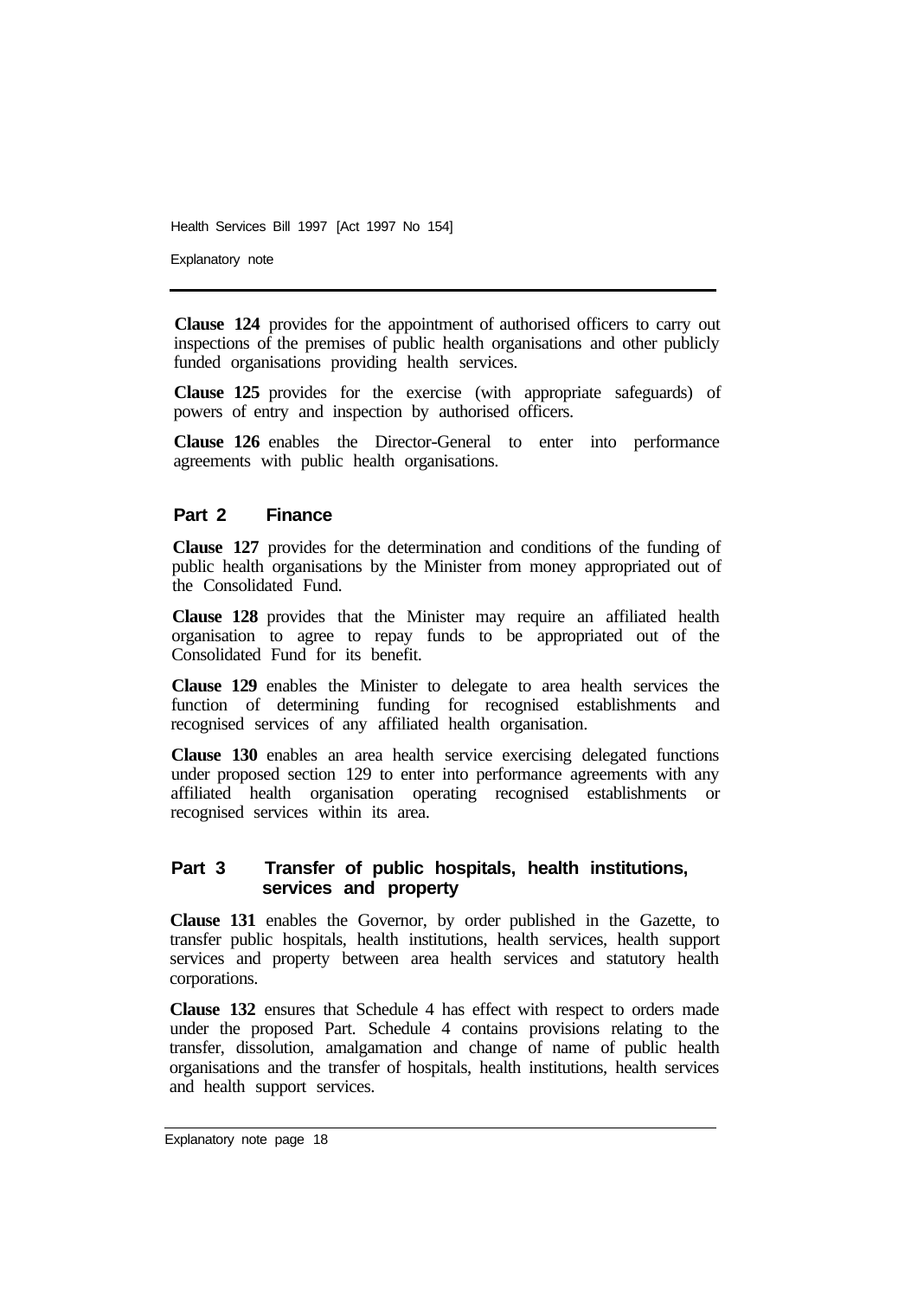Explanatory note

#### **Chapter 11 Miscellaneous**

**Clause 133** enables public health organisations to retain and realise certain unclaimed assets of former or deceased patients, that have been left at the premises of the organisations, for the purpose of establishing a Samaritan Fund. The Fund is to be used for the benefit of needy patients of the organisation.

**Clause 134** makes it an offence to obstruct or hinder the Minister, Director-General, an authorised officer or other public official in the exercise of inquiry, investigation, inspection or report functions conferred by or under the proposed Act. The maximum penalty for such an offence will be 100 penalty units.

**Clause 135** provides for the authentication of certain documents by public health organisations.

**Clause 136** provides that certain matters relating to the constitution and decisions of a board of a public health organisation need not be proved in legal proceedings in the absence of contrary evidence.

**Clause 137** provides that proceedings for an offence against the proposed Act or the regulations are to be dealt with summarily by a Magistrate of the Local Court sitting alone.

**Clause 138** repeals the *Area Health Services Act 1986* and the *Public Hospitals Act 1929.* 

**Clause 139** gives effect to Schedule 6, which amends various other Acts.

**Clause 140** enables the Governor to make regulations for the purposes of the proposed Act.

**Clause 141** gives effect to Schedule 7, which contains provisions of a savings and transitional nature.

**Clause 142** provides for the Minister to review, and report to Parliament on, the operation of the proposed Act within 12 months of the fifth anniversary of the date on which it receives assent.

#### **Schedules**

**Schedule 1** sets out the names (column 1) and describes the areas (columns 2) and 3) of the various area health services.

**Schedule 2** sets out the names of the various statutory health corporations.